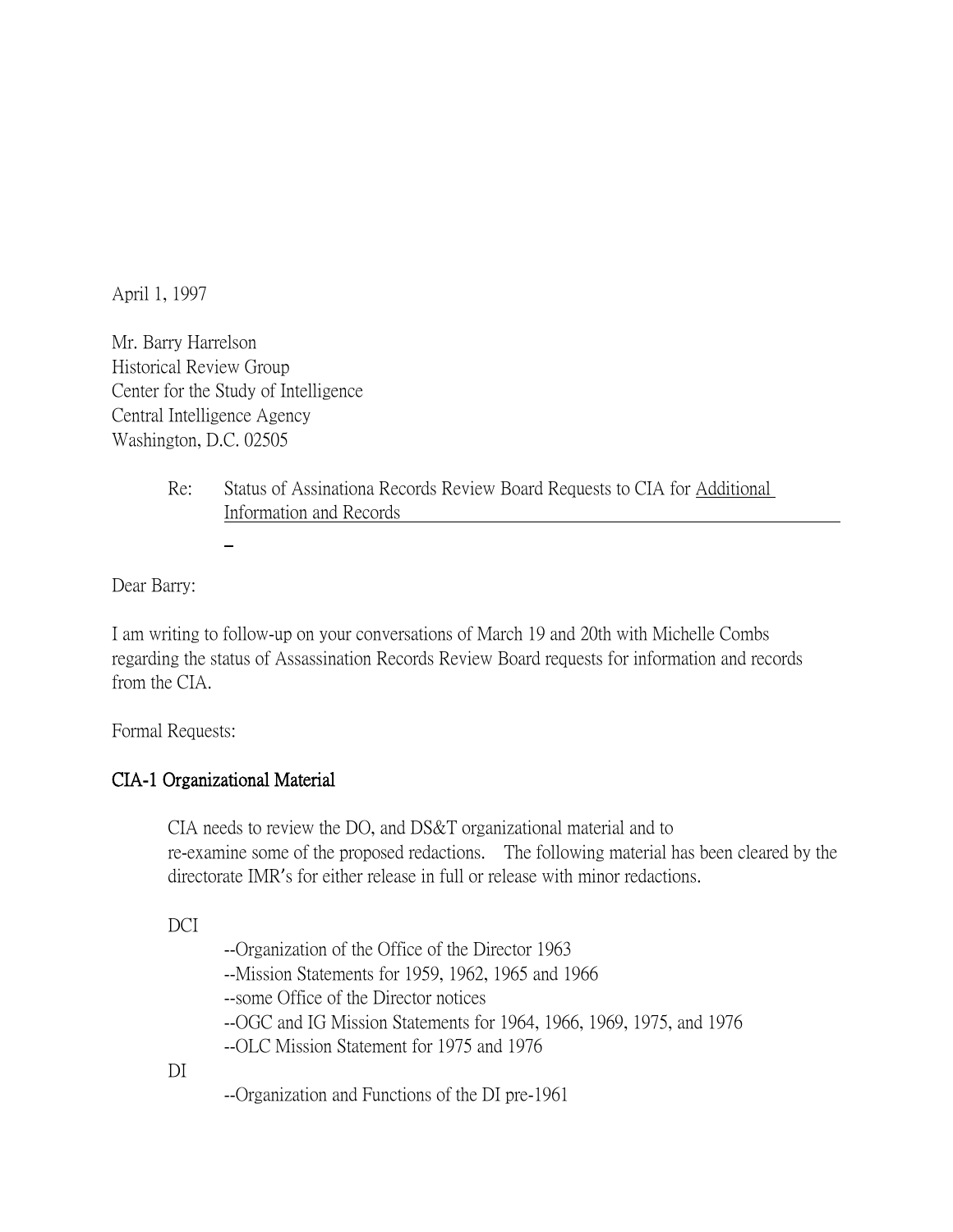--Organizational Charts for 1961, 1964, and 1969 --Mission Statements for 1961, 1963, 1964, 1966, and 1970

DA

--Mission Statements 1957, 1958, 1960, 1963, and 1974 --Organizational Chart 1958, 1960, 1961, 1962, 1964, and 1966 --Office of Security Organizational Charts for 1956, 1958, 1962, 1963, 1966, 1967, 1969, and 1975 --Office of Security Mission Statements for 1958, 1962, 1963, 1966, 1969, and 1975

ARRB must decide whether to declare these records assassination records or to have them processed in the same manner as the material from the 1996 Boston trip.

## CIA-7 Histories

CIA has made material available and the Review Board Staff examination is ongoing.

## CIA-8 Intelligence Community Staff records

Nothing has been made available.

# CIA-9 Intelligence Community publications related to Cuba or USSR November 20-30, 1963.

The following materials were provided through a declassification request from the LBJ Library which was going through the systematic declassification process. Michelle Combs reviewed the materials and marked them as assassination records. This will speed up their release dramatically. The DI has been tasked to provide the additional material listed in this request.

| Intelligence Report | 11/22/63 |
|---------------------|----------|
| Intelligence Report | 11/23/63 |
| Intelligence Report | 11/24/63 |
| Intelligence Report | 11/26/63 |
| Intelligence Report | 11/27/63 |
| Intelligence Report | 12/11/63 |
| Intelligence Report | 12/13/63 |
| Intelligence Report | 12/18/63 |
| Intelligence Report | 12/20/63 |
|                     |          |

Intelligence Memorandum 11/23/63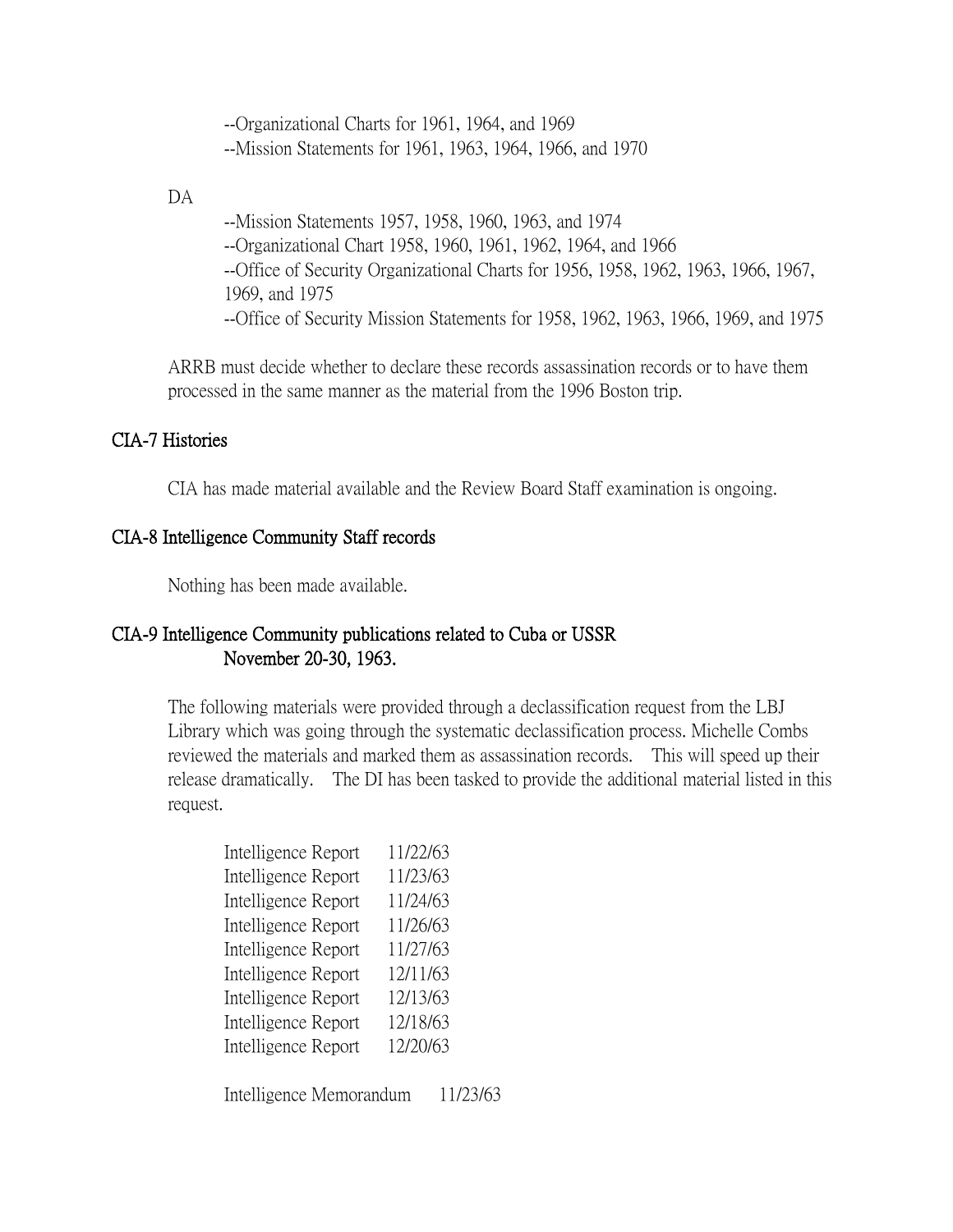| Intelligence Memorandum                                                      | 11/24/63   |
|------------------------------------------------------------------------------|------------|
| Intelligence Memorandum                                                      | 11/25/63   |
| Intelligence Memorandum                                                      | 11/25/63   |
| Intelligence Memorandum                                                      | 4/20/64    |
| Intelligence Memorandum                                                      | 10/16/64   |
|                                                                              |            |
| $\cdot$ 1 $\cdot$ $\cdot$ 11 $\cdot$ $\cdot$ $\cdot$ $\cdot$<br>$\mathbf{L}$ | 111<br>11. |

| President's Intelligence Checklist | 11/23/63 |
|------------------------------------|----------|
| President's Intelligence Checklist | 11/24/63 |
| President's Intelligence Checklist | 11/25/63 |
| President's Intelligence Checklist | 11/26/63 |
| President's Intelligence Checklist | 11/27/63 |
| President's Intelligence Checklist | 11/28/63 |
| President's Intelligence Checklist | 11/30/63 |

## CIA-10 Interagency Source Register

CIA has provided a full description of the ISR which can be written up as a formal response if the ARRB so requests. CIA is looking into the possibility of checking some names against the ISR records for 1959-1964.

# CIA-11 Sylvia Duran materials

CIA has agreed to provide a formal letter for the record detailing what searches were done and confirming that the letter currently in the JFK collection is a true copy of the original letter.

#### CIA-12 JMWAVE and David Sanchez Morales

CIA has provided a box of materials on David Sanchez Morales and Ted Shackley. Manuel Legaspi is reviewing the box to see if it meets our request. The DO has been tasked to look for files related to Ron Cross, Bart Henry, and Doug Gupton.

#### CIA-13 Mexico City Backchannel Communications

The DO will be tasked on this issue during the April 1 follow-up briefing.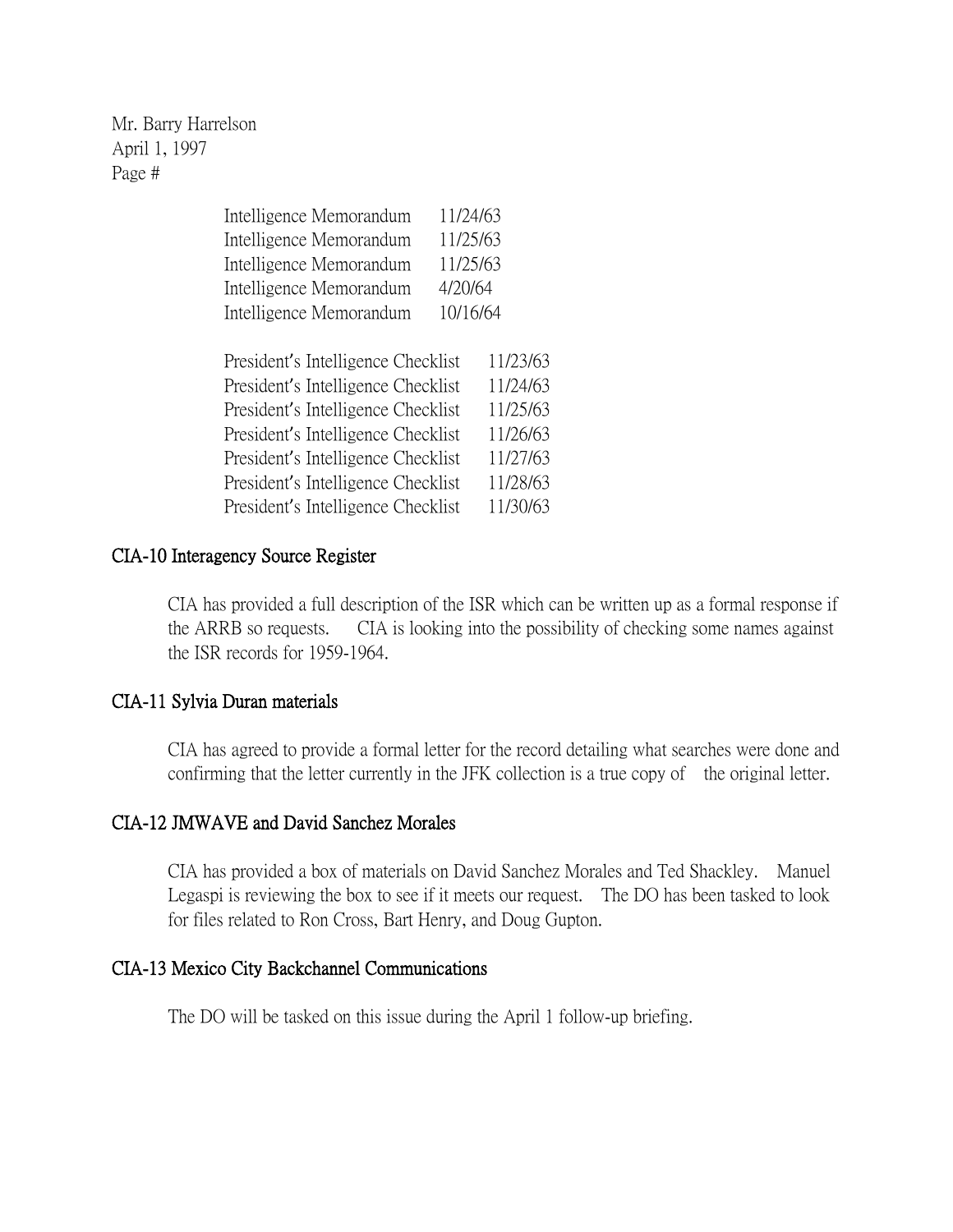## CIA-14 Mexico City Station Annual Reports

The DO will be tasked on this issue during the April 1 follow-up briefing.

## CIA-16 Oswald Pre-Assassination Files

A lengthy answer from the Office of Security on the LHO files has been received by HRG and a formal response to our request is in process. Oswald's security file will be delivered to HRG for ARRB review in April. Access to other files will require a special request to the Office of Security.

Informal Requests:

# Personnel assigned to post referenced in RIF 104-10065-10199 from 1959-1964.

The DO will be tasked on this issue during the April 1 follow-up briefing.

# Location of cable identified in JFK 1993.07.20.10.18:29:650630 (Box 34, Folder 22) Cable # IN24738.

Cable delivered to ARRB, 20 March 1997.

# Complete computer search for list of documents in HTLINGUAL file.

Computer runs are possible for the documents in the general HTLINGUAL file and for LHO's HTLINGUAL file.

# Information on the disposition of Angleton**'**s files other than in the CI records already reviewed and in the Mangold v. CIA case documents.

The DO will be tasked on this issue during the April 1 follow-up briefing.

#### Possible source for tapes of Oswald?

CIA recommends that the ARRB ask for records from all possible sources directly. The DO should be tasked with this request after the ARRB has contacted all possible sources.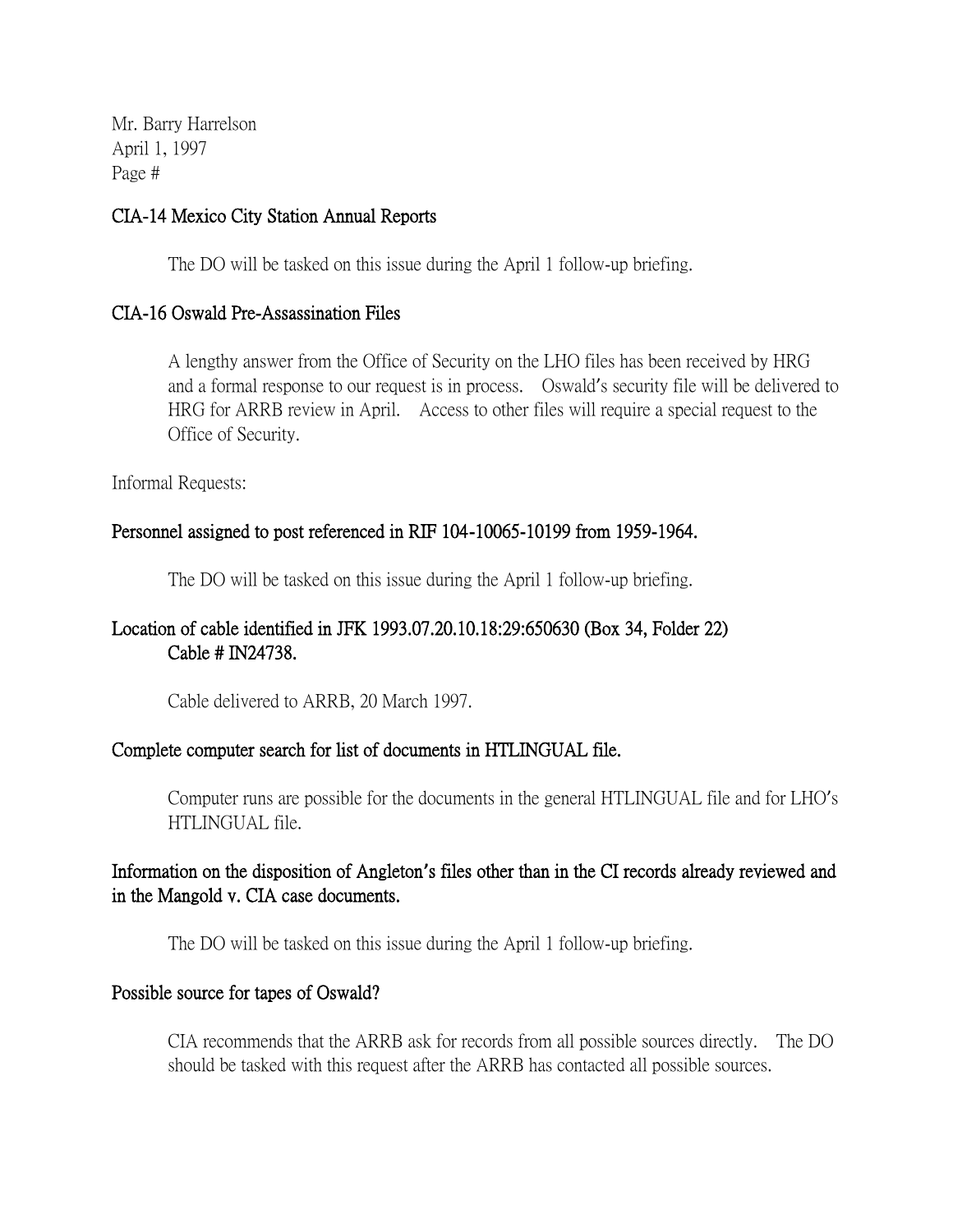## QKENCHANT: purposes, clearances, Clay Shaw, Howard Hunt, Monroe Sullivan.

CIA is in the process of gathering material to answer the questions provided by the ARRB.

#### Claude Barnes Capeheart: listing of all documents and location of records.

Jeremy will contact Linda on this issue.

#### Unredacted copy of the **"**Family Jewels**"** memo

CIA is looking into locating where this item is stored and who controls access to it.

#### George Bush computer search

The DO has no record of a "George Bush" for our time frame. At ARRB request, CIA is checking whether the search querty included George H. W. Bush prior to 1970. CIA is willing to provide a formal letter for the record detailing the searches which have been run and their negative results.

#### IG Report on the handling of Oswald?

CIA will check on the existence of a report and on a possible index of all IG reports.

# Warren Commission critics: Edward J. Epstein, Josiah Thompson, Mark Lane, Harold Weisburg, and Sylvia Meagher.

CIA will check with the DO and Office of Security for any files except FOIA requests and Public Affairs clipping files.

#### Contacts with journalists or publishing houses immediately before and after the assassination.

This issue is already part of the April 1 DO follow-up briefing.

#### Any office or person dealing with organized crime and Cuba.

ARRB will request personnel file. Who has the Breckinridge files? Are all files together? Document search of all records?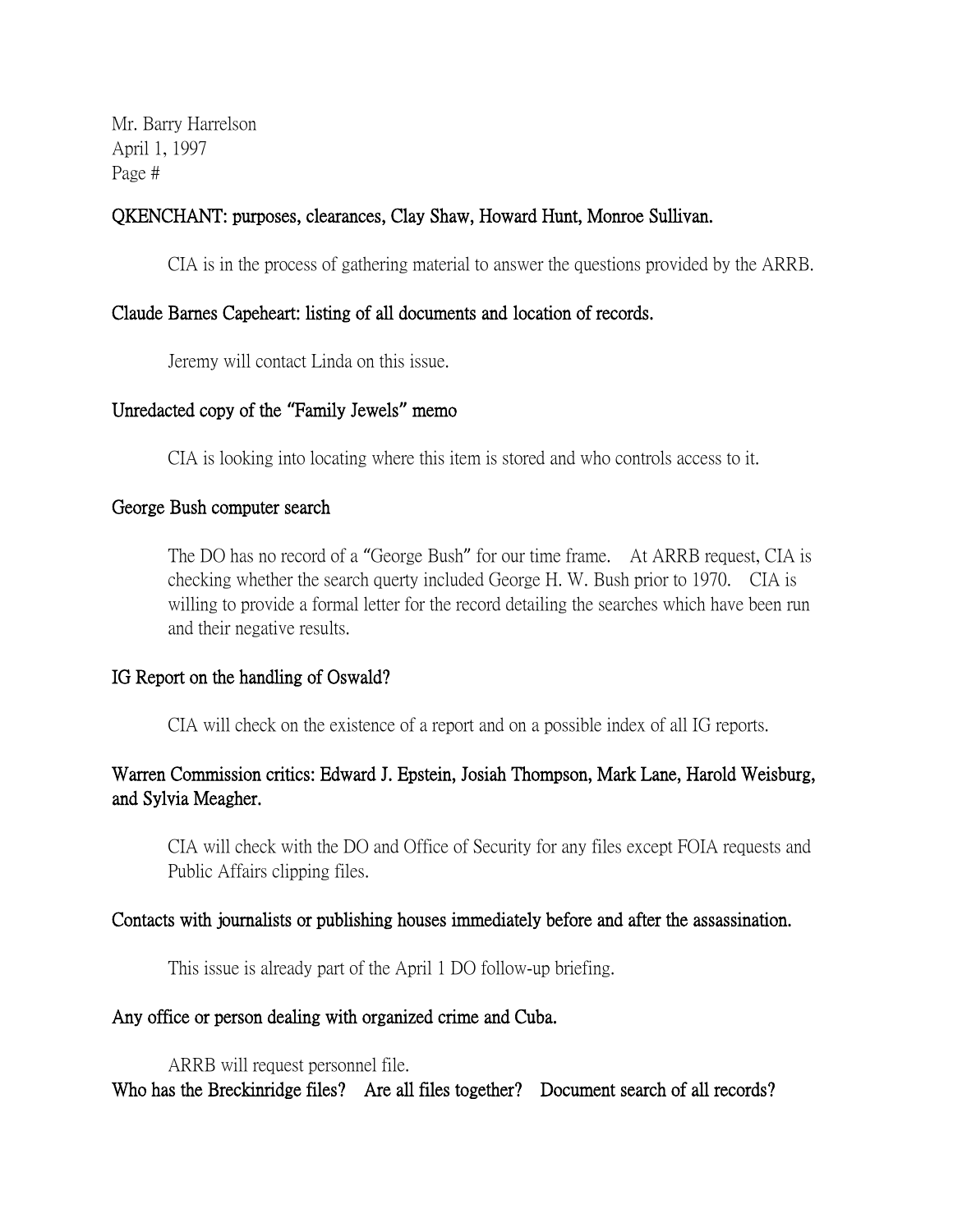OGC will check their records.

# Set up records briefings with OGC, Legislative Affairs, IG**'**s office, and DCI**'**s office.

CIA will arrange as soon as possible.

#### Additional Miscellaneous Documents from the LBJ Library declassification Request:

CIA made available the following documents which are currently in the systematic review process. ARRB needs to decide how to handle these records.

Classified Log 11/22/63-12/31/63 Cuba Country File - cable Madrid 1155 12/7/63 Warren Committee, Meetings, From the President 10/12/64 Chase to Bundy 10/13/64 "Meeting on 10/13/64" 10/15/64 Chase to Bundy 10/16/64 Osborn and Kallen to Carey 10/16/64 "Meeting on 10/19/64" 10/21/64 "Background Paper on Security of..." 10/64 "Procedure for Conducting..." 11/5/64 Bundy to President 11/6/64 Ash to Smith 11/17/64

# Computer search and listing of all documents in the files on the following people and organizations:

| 1. Spas Raikin    | Do we want a formal letter detailing searches and results?               |
|-------------------|--------------------------------------------------------------------------|
| 2. Leo Cherne     | OP file starts in 1988. Barry is checking on a 201. No OMS file.         |
| 3. Hunter Leake   | Is there a time frame for New Orleans? Barry is checking for a DCD file. |
| 4. Marilyn Murret | Do we want a formal letter detailing searches and results?               |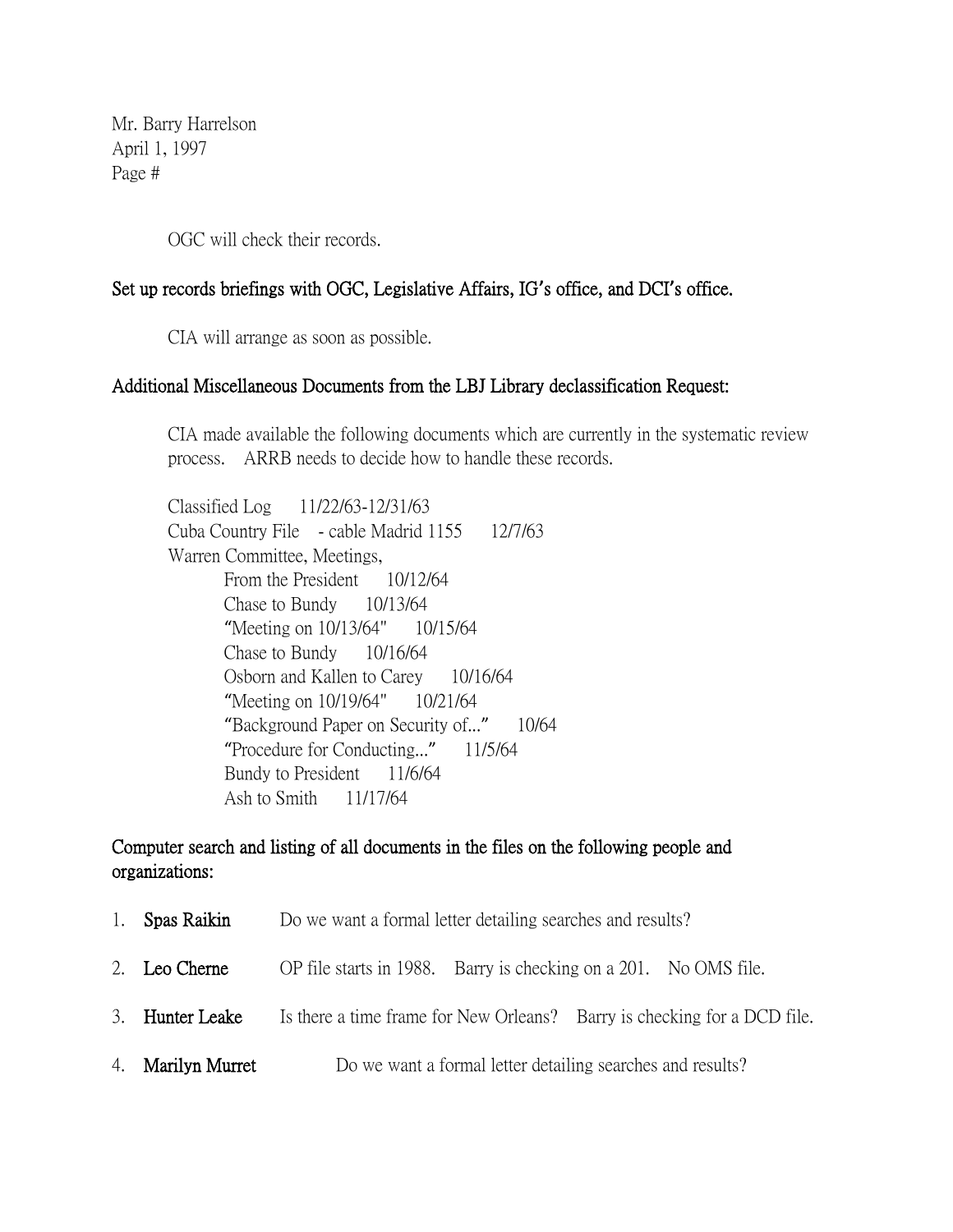- 5. John McVickar No OP file. No OMS file. DO is checking.
- 6. Andy Anderson
- 7. Byron B. Morton, Jr. No OP file. No OMS file.
- 8. Marie Cheatham No OP file. No OMS file.
- 9. **Paul Garbler** OP file. OMS file. Barry has requested personnel file.
- 10. Verna Deane Brown No OP file.
- 11. George Stanley Brown
- 12. Howard Guebler Barry will check for files
- 13. Gordon Duane Novel Barry will check for files.
- 14. Ed Butler Barry will check for files.
- 15. Edward J. Epstein Barry will check for files. Not to include FOIA or Public Affairs.
- 16. Josiah ThompsonBarry will check for files. Not to include FOIA or Public Affairs.
- 17. Mark Lane Barry will check for files. Not to include FOIA or Public Affairs.
- 18. Harold Weisburg Barry will check for files. Not to include FOIA or Public Affairs.
- 19. Sylvia Meagher Barry will check for files. Not to include FOIA or Public Affairs.
- 20. INCA (Information Council of America)Barry will check for files.
- 21. **Permindex** Barry will check for files

Please let me know if you have any supplements or corrections. We would very much like to ensure that these matters are handled expeditiously.

As always, thanks for your cooperation and assistance.